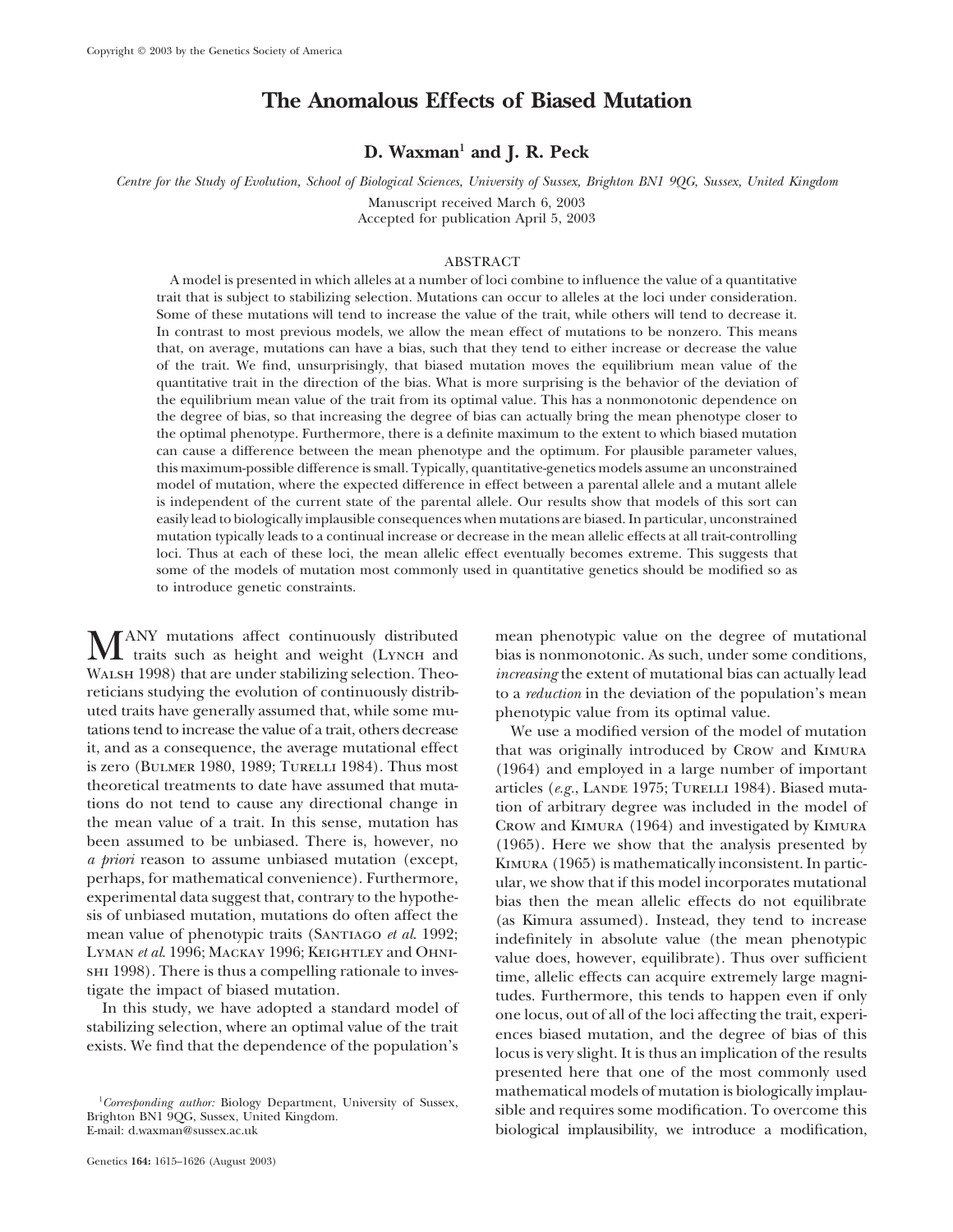based on previous work by Zeng and Cockerham Generations are discrete, with all parents dying soon

the trait under consideration is fitness, as most research- below). We can therefore employ a quadratic function ers believe that the vast majority of fitness-altering muta- to describe stabilizing selection, following the example tions cause a decline in fitness (CROW 1979; KONDRA- of many authors including KIMURA (1965) and BULMER shov 1988; Keightley 1996). In addition, a few previous (1989). Thus an individual with phenotypic value *z* has studies have also considered biased mutation in the a probability of surviving viability selection that is procontext of a continuously varying phenotypic trait (other than fitness) that is under directional selection (KIMURA 1965; Iwasa and Pomiankowski 1991; Pomiankowski on phenotypes and individuals of optimal phenotype *et al.* 1991). In such models, mutational bias is expected have  $z = z_{\text{opt}}$ . Note that the probability of surviving under directional selection, when favorable alleles achieve should be set to zero for values of *z* yielding  $1 - s^*(z - z)$ high frequencies. Here, however, we consider the effects  $z_{\text{on}}^2$   $\geq$  0; however, for the parameter values considered of bias under symmetrical stabilizing selection, and the in this work, the probability with which this occurs is of study that is closest to the work presented here was and thus negligible for practical purposes. published by Kimura (1965). Kimura's analysis was re- Thus, the simple quadratic viability function is taken to stricted to a range of parameter values that are now hold without restriction on *z*. considered to be biologically implausible, at least for We focus, in this study, on the impact of relatively outcrossing species. The analysis presented here focuses weak selection: *s*\* 1. Under weak selection, a quadratic upon the parameter range that is currently believed to selection function gives results that are very close to be closest to biological reality for outcrossing species those produced by a Gaussian selection function; how-

ulation size is assumed to be sufficiently large such that with genotypic value *G* is proportional to stochastic effects (genetic drift) can be ignored. Individuals are subject to selection on the value of a single ual is assumed to depend on the individual's "genotypic selection on genotypic values. phenotypic value, we have  $z = G + \varepsilon$ . The distribution bers that have survived viability selection—termed of ε is assumed to be independent of *G* and has a mean adults—undergo random mating and proceed to proof zero and a standard deviation of *V*e. Following conven- duce new offspring. so that  $V_e$  is set to unity. present in one or the other of the individual's parents.

determines its effect on genotypic value, and the effects of the maternally and paternally inherited alleles at lo- *<sup>i</sup>* -

Following Crow and KIMURA (1964) and many subsenal origin. 1975; BULMER 1980; TURELLI 1984).

(1993), and show that this does yield biologically plausi- after the birth of offspring. Some offspring die before ble results, with the population approaching equilib- reaching reproductive maturity due to stabilizing viabilrium at long times. ity selection. We confine ourselves to parameter ranges Consideration of biased mutation is common when for which selection is weak at the level of the trait (see portional to  $1 - s^*(z - z_{opt})^2$  (where  $s^* \ge 0$ ). The value of  $s^*$  is a measure of the strength of stabilizing selection

(Lynch and Walsh 1998). ever, a quadratic function is, mathematically, more amenable to analysis.

The preceding assumptions allow us to derive the MODEL effect of selection on the distribution of genotypic val-Consider a randomly mating population of dioecious ues. By averaging over environmental effects, it can be sexual organisms, with no sexual dimorphism. The pop- shown that the probability of survival for an individual

$$
w(G) = 1 - s(G - z_{\text{opt}})^2.
$$
 (1)

phenotypic trait. The phenotype of a particular individ- Here  $s = s^*/(1 - s^*)$  is a measure of the strength of

value," *G*, plus a normally distributed environmental Gamete formation involves standard Mendelian segnoise component, ε. Using *z* to represent an individual's regation and free recombination. The population mem-

tion and without loss of generality, we scale all variables Each of an individual's 2*n* alleles is a copy of an allele Individuals are diploid with *n* freely recombining loci The effect of an allele in an offspring is identical to that that additively affect the genotypic value. These loci are of the parental allele, of which it is a copy, unless a labeled 1, 2, . . . , *n*. The DNA sequence of an allele mutation occurred during its production. The per-allele rate of mutation at locus *i* is denoted by  $\mu_i$ , where  $1 \geq$  $\mu_i \geq 0$ . The expected number of new mutations that cus *i* are denoted by *xi* and *yi*, respectively. affect the trait, per individual, per generation, *U*, is given by  $U = 2\sum_{i=1}^{n} \mu_i$ .

quent authors, we take the allelic effects to be continu- Let us now specify the mutation function. We have ous and to have an infinite range:  $\infty > x_i$ ,  $y_i > -\infty$ . chosen a relatively general formulation that encom-Additivity in the determination of the genotypic value passes a number of previous approaches. In particular, leads to  $G = \sum_{i=1}^{n} (x_i + y_i)$ . Apart, possibly, from the ini- we make the usual assumptions that mutations to differtial generation, maternally and paternally inherited al- ent alleles occur independently and that mutant allelic leles have identical distributions. Because of this, we effects are continuously distributed (Crow and Kimura need to refer only to the distribution of alleles of mater- 1964; KIMURA 1965) and have a Gaussian form (LANDE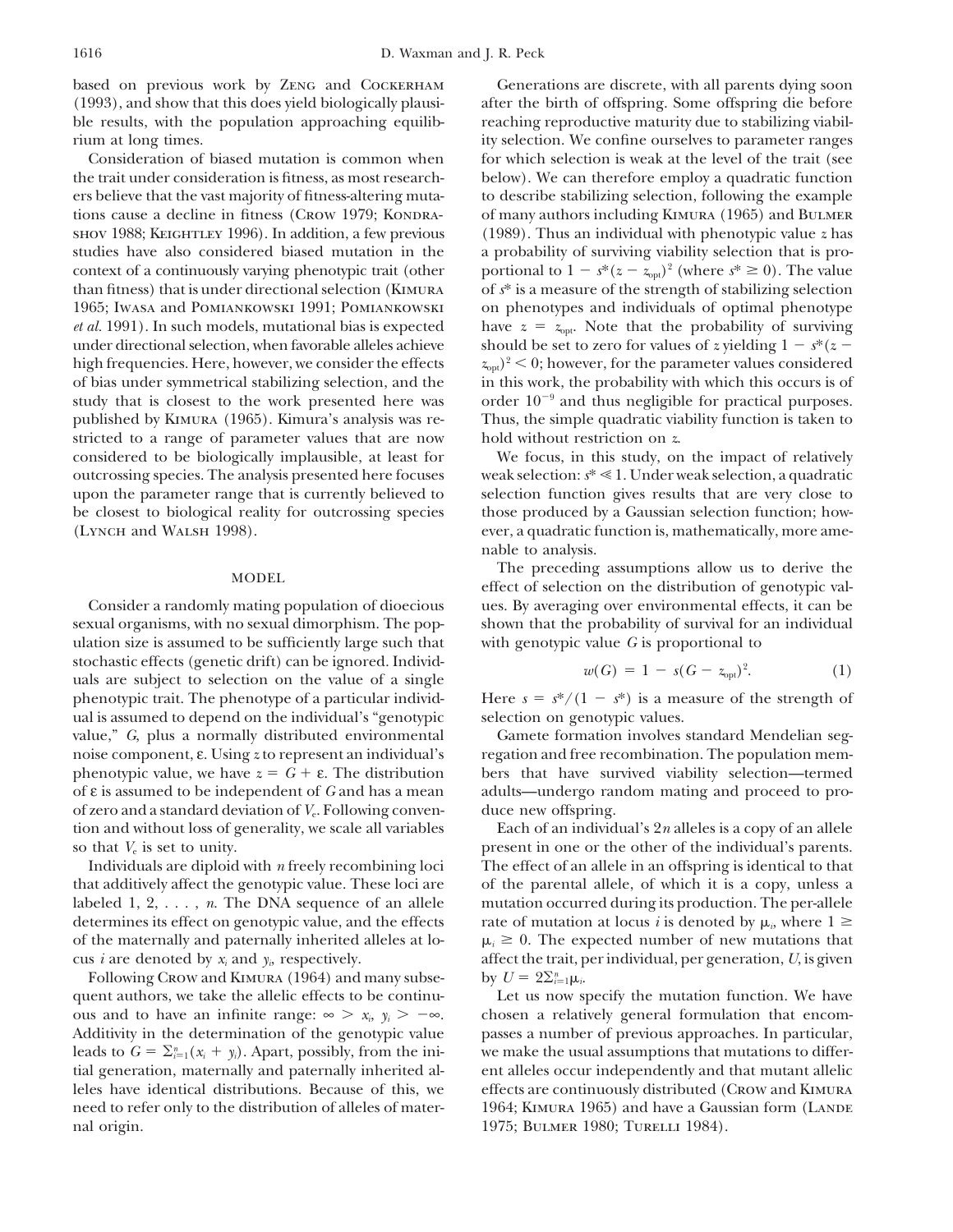Let *x* represent the effect of a particular allele at locus In what follows, all summary statistics that describe *i* in a particular offspring. Let  $x^*$  represent the effect the population (phenotypic values, genetic variance, of the parental allele from which the offspring allele etc.) are measured immediately after the birth of the was copied. If no mutation of the allele occurred in the offspring and before any selection has taken place. production of the offspring then  $x = x^*$ . If a mutation did occur, then the value of *x* is chosen from a normal RESULTS<br>distribution with variance  $m_i^2$  and mean  $\gamma x^* + b_i$ , where  $1 \geq \gamma \geq$ density function for the allelic effects of new mutations tions of the model in a number of relevant cases and is given by these have been supplemented with numerical studies.

$$
f_i(x - \gamma x^* - b_i) = \sqrt{\frac{1}{2\pi m_i^2}} \exp\left(-\frac{(x - \gamma x^* - b_i)^2}{2m_i^2}\right).
$$
\n(2)

Let us consider the implications of this formula. If particular, the following is thought to be likely for many  $\gamma = 1$  and  $b_i = 0$  for all values of *i*, then we have the (or most) quantitative traits: model of mutation most commonly used in quantitative i. The expected number of new mutations per genera-<br>genetics (*e.g.*, LANDE 1975; TURELLI 1984). In this model tion per individual that affect the trait  $U = 9\Sigma_{1}$ . genetics (*e.g.*, LANDE 1975; TURELLI 1984). In this model tion per individual that affect the trait,  $U = 2\Sigma_{i=1}^n$ the mean mutant allelic effect is simply the effect of the  $\mu_i$ , satisfies  $U \le 0.05$ .<br>parental allele,  $x^*$ . ii The variance of mut

this case the distribution of mutants has a mean of  $x^*$  iii. The strength of selection on genotypic values, s,  $b_i$  and we can interpret  $b_i$  as the bias introduced by satisfies  $s \ll 1$  (GARCIA-DORADO and MARIN 1998). m mutation: on average, mutations at locus *i* change allelic iv. The strength of selection acting on allelic effects at effects by an amount  $b_i$ . We note that while CROW and  $\frac{100}{2}$  iv. The strength of selection actin concern themselves with moments of the mutation dis-<br>tribution higher than two, they did allow the distribution and  $(1984)$ . to have a nonzero mean and thus implicitly incorpo- We assume that conditions i–iv hold. In addition, we

of mutation was initially formulated by ZENG and COCK-<br>ERHAM (1993) and the distribution of mutants has a smaller than the requirements of this inequality. There-ERHAM (1993) and the distribution of mutants has a smaller than the requirements of this inequality. There-<br>mean of  $\chi^*$  The model incorporates the idea of genetic fore this assumption does not place any important limimean of  $\gamma x^*$ . The model incorporates the idea of genetic fore this assumption does not place constraints so that very extreme allelic effects are unconstraints, so that very extreme allelic effects are un-<br>likely to arise as a cumulative consequence of mutation. The results presented below apply when the precedlikely to arise as a cumulative consequence of mutation. The results presented below apply when the preced-<br>Thus, even when selection is absent  $(s = 0)$ , alleles with ing assumptions are met. See Table 1 for notation. Thus, even when selection is absent ( $s = 0$ ), alleles with and assumptions are met. See Table 1 for notation.<br>*Servers extreme* effects will not become common in the **Results for equivalent loci with**  $\gamma = 1$ : One case wh very extreme effects will not become common in the **Results for equivalent loci with**  $\gamma = 1$ : One case where population as a result of mutation. Instead, allelic effects considerable analytic progress is possible is wher population as a result of mutation. Instead, allelic effects will remain clustered around zero. It does seem reason-<br>able to incorporate some sort of genetic constraint. Oth-<br>mutation. This is the case where the parameters  $\mu_i$ ,  $m_i$ able to incorporate some sort of genetic constraint. Oth-<br>able to incorporate some sort of genetic constraint. Oth-<br>and  $b_i$  do not have any variation in value across loci. We<br>we say that the solution of the solution of t erwise one gets biologically implausible implications such as large populations yielding extremely large refer to these universal values as  $\mu$ ,  $m$ , and  $b$ , respectively. amounts of phenotypic variation on traits that are not It would be surprising to find a case of exactly equivalent under selection. Note that a special example of  $\gamma < 1$  loci in nature; however, as we shall see, results for the is the case  $\gamma = 0$  and this corresponds to the house- case of equivalent loci are helpful in predicting the of-cards model of mutation (Kingman 1978). outcome of other, more realistic, cases. In addition, in

0. This model is a combination of a Gaussian mutation in parameter values among loci automatically arises. model and ZENG and COCKERHAM's (1993) regression This is where only a single locus is under selection ( $n =$ model. In this case the distribution of mutants has a 1). In the next section we consider equivalent loci with mean of  $\gamma x^* + b_i$ . Thus  $b_i$  can be interpreted as the  $\gamma < 1$  and again the value of the analysis is for the mean deviation of mutant alleles from  $\gamma x^*$ . The model insight gained for more realistic cases.

It has been possible to produce analytical approxima-The appropriate analytical approximations depend on *<sup>f</sup>* the combination of parameter values. The standard ref- *<sup>i</sup>*(*<sup>x</sup> x*\* *bi*) erence on this subject (LYNCH and WALSH 1998) suggests plausible ranges of the relevant parameters. In

- 
- parental allele,  $x^*$ .<br>ii. The variance of mutant effects at any locus,  $m_i^2$ rental allele,  $x^*$ .<br>Next, consider the case where  $\gamma = 1$  and  $b_i \neq 0$ . In satisfies  $m_i^2 \ll 1$  (LANDE 1975; TURELLI 1984).
	-
	- $\binom{2}{i} \ll 1$  (Turelli

rated mutational bias into their calculations.<br>Consider now the case  $\gamma < 1$  and  $b = 0$ . This model of selection, in the sense  $sb^2 < 0.05$ . As we shall see, all Consider now the case  $\gamma < 1$  and  $b_i = 0$ . This model<br>
in the sense  $sb^2 < 0.05$ . As we shall see, all<br>
in the sense  $sb^2 < 0.05$ . As we shall see, all<br>
interest occurs when *b* is substantially

Finally, let us consider the case where  $\gamma < 1$  and  $b_i \neq 0$  one case (albeit a degenerate one) a lack of variation

allows us to consider mutational bias in situations where For equivalent loci, with  $\gamma = 1$ , we can produce estivery extreme allelic effects are unlikely to arise. Thus, mates of summary statistics using the analysis presented of the models discussed here, this combined mutation in *Equivalent loci with*  $\gamma = 1$  in the APPENDIX. In particumodel is the most realistic.  $\qquad \qquad \text{lar, we estimate the equilibrium variance in genotypic}$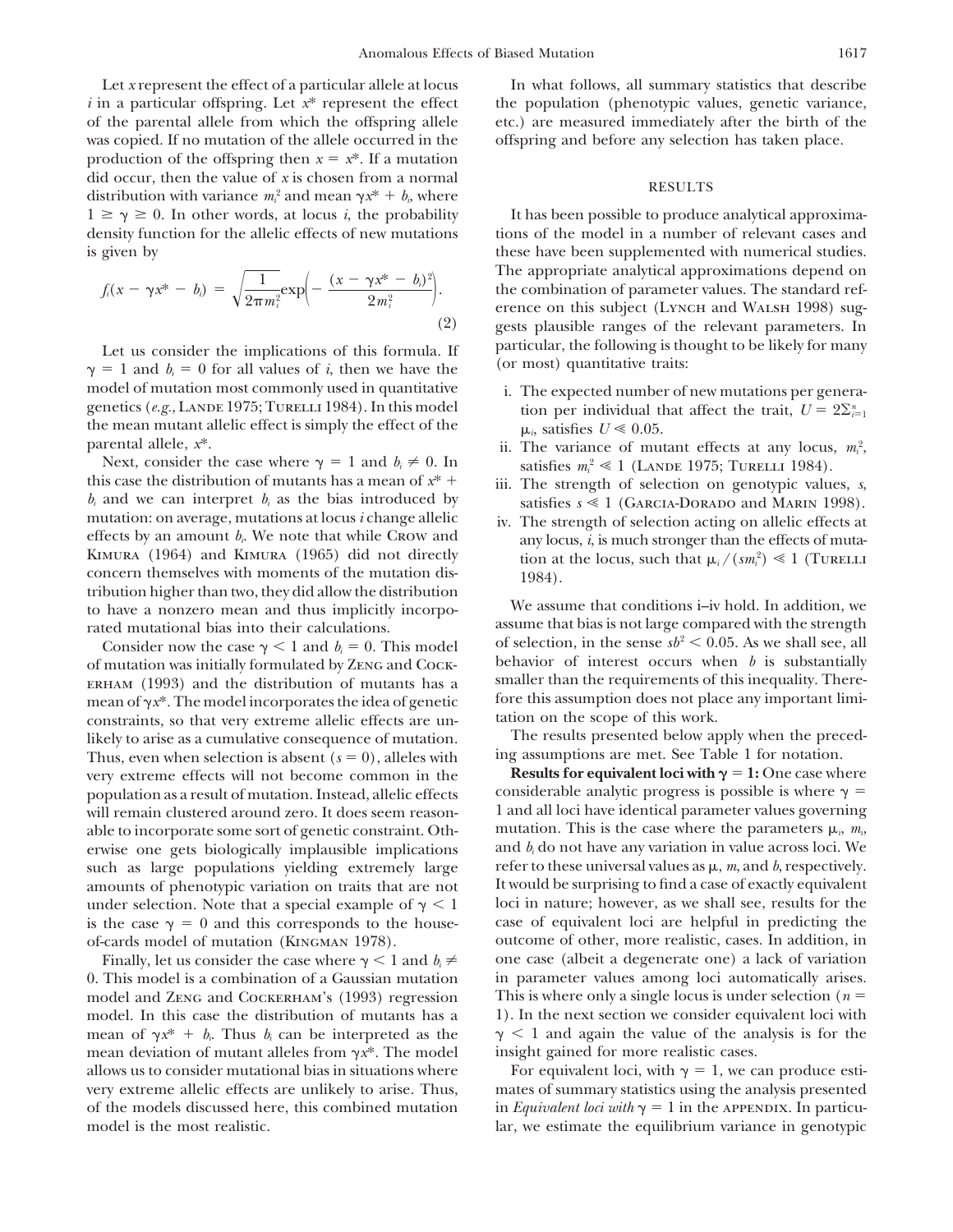| Symbol                             | Description                                                                                                                                                | given above for $V_G$ , L, and $\bar{z}$ , we have compared the ana-                                                                                                                                                                                                                                                                                                                                                                                                                                                                                                                                                                                                                                                                                                                                                                                                                                                                                                                                                                                            |
|------------------------------------|------------------------------------------------------------------------------------------------------------------------------------------------------------|-----------------------------------------------------------------------------------------------------------------------------------------------------------------------------------------------------------------------------------------------------------------------------------------------------------------------------------------------------------------------------------------------------------------------------------------------------------------------------------------------------------------------------------------------------------------------------------------------------------------------------------------------------------------------------------------------------------------------------------------------------------------------------------------------------------------------------------------------------------------------------------------------------------------------------------------------------------------------------------------------------------------------------------------------------------------|
| $b_i$<br>$\tilde{b}$<br>$D(\beta)$ | Mutational bias at locus i<br>Weighted average of mutational biases over all loci<br>The nonmonotonic function characterizing the<br>mean phenotypic value | lytical results, given above, with highly accurate numeri-<br>cal results. The latter followed from numerical solution<br>of the equation of the APPENDIX governing the distribu-<br>tion of allelic effects, Equation A1, using the method<br>of WAXMAN (2003). We note that under the approxima-<br>tions made in the APPENDIX, $V_G$ and L simply follow<br>from a sum over one-locus quantities, while $\bar{z}$ is inde-<br>pendent of the number of loci, $n$ . As a consequence the<br>estimates of errors are effectively on one-locus quantities<br>and hence independent of $n$ . With the plausible parame-<br>ter values $\mu = 10^{-5}$ , $m = 0.2$ , and $s = 0.025$ (TURELLI<br>1984) and biases over the range $4 \ge b/m \ge 0$ , we have                                                                                                                                                                                                                                                                                                      |
| $\varepsilon, V_{\rm e}$           | Environmental effect and its variance                                                                                                                      |                                                                                                                                                                                                                                                                                                                                                                                                                                                                                                                                                                                                                                                                                                                                                                                                                                                                                                                                                                                                                                                                 |
| $f_i$                              | Distribution of mutant allelic effects at locus i                                                                                                          |                                                                                                                                                                                                                                                                                                                                                                                                                                                                                                                                                                                                                                                                                                                                                                                                                                                                                                                                                                                                                                                                 |
| $\phi_i(x_i)$                      | Distribution of allelic effects of maternal origin in<br>offspring at locus $i$                                                                            |                                                                                                                                                                                                                                                                                                                                                                                                                                                                                                                                                                                                                                                                                                                                                                                                                                                                                                                                                                                                                                                                 |
| $\gamma$                           | Mutational regression parameter                                                                                                                            |                                                                                                                                                                                                                                                                                                                                                                                                                                                                                                                                                                                                                                                                                                                                                                                                                                                                                                                                                                                                                                                                 |
| $G, \overline{G}$                  | Genotypic value and its mean equilibrium value                                                                                                             |                                                                                                                                                                                                                                                                                                                                                                                                                                                                                                                                                                                                                                                                                                                                                                                                                                                                                                                                                                                                                                                                 |
| L                                  | Genetic load                                                                                                                                               |                                                                                                                                                                                                                                                                                                                                                                                                                                                                                                                                                                                                                                                                                                                                                                                                                                                                                                                                                                                                                                                                 |
| $m_i$                              | Standard deviation of mutant allelic effects at<br>locus i                                                                                                 |                                                                                                                                                                                                                                                                                                                                                                                                                                                                                                                                                                                                                                                                                                                                                                                                                                                                                                                                                                                                                                                                 |
| $\mu_i$                            | Allelic mutation rate at locus <i>i</i>                                                                                                                    | found that for $V_G$ , L, and $\bar{z}$ the difference between nu-                                                                                                                                                                                                                                                                                                                                                                                                                                                                                                                                                                                                                                                                                                                                                                                                                                                                                                                                                                                              |
| $\boldsymbol{n}$                   | Number of loci affecting the trait                                                                                                                         | merical and analytical results is $\leq 3\%$ .<br>Note that an implicit assumption underlies the results                                                                                                                                                                                                                                                                                                                                                                                                                                                                                                                                                                                                                                                                                                                                                                                                                                                                                                                                                        |
| $\boldsymbol{S}$                   | Strength of selection on genotypic values                                                                                                                  |                                                                                                                                                                                                                                                                                                                                                                                                                                                                                                                                                                                                                                                                                                                                                                                                                                                                                                                                                                                                                                                                 |
| $x_i$                              | Allelic effect of maternal origin at locus $i$                                                                                                             | for the summary statistics presented above, for equiva-                                                                                                                                                                                                                                                                                                                                                                                                                                                                                                                                                                                                                                                                                                                                                                                                                                                                                                                                                                                                         |
| $\overline{x}_i$                   | Mean allelic effect of maternal origin in offspring<br>at locus $i$                                                                                        | lent loci. This is that the <i>distribution of allelic effects in</i><br><i>gametes</i> (a function of the allelic effects at the <i>n</i> loci that<br>affect the trait) eventually comes to equilibrium. We<br>have used numerical methods to test this assumption<br>and the results are in accord with those from previous<br>studies (PHILLIPS 1996). In particular, for all the cases<br>of equivalent loci that we have numerically examined, the<br>distribution of allelic effects in gametes does indeed<br>come to equilibrium. However, the "position" of this<br>equilibrium—which is specified by the mean effects of<br>$\mathcal{L} = \mathbf{1} \mathbf{1} \mathbf{1} + \mathbf{1} \mathbf{1} + \mathbf{1} \mathbf{1} + \mathbf{1} \mathbf{1} + \mathbf{1} \mathbf{1} + \mathbf{1} \mathbf{1} + \mathbf{1} \mathbf{1} + \mathbf{1} \mathbf{1} + \mathbf{1} \mathbf{1} + \mathbf{1} \mathbf{1} + \mathbf{1} \mathbf{1} + \mathbf{1} \mathbf{1} + \mathbf{1} \mathbf{1} + \mathbf{1} \mathbf{1} + \mathbf{1} \mathbf{1} + \mathbf{1} \mathbf{1}$ |
| $\mathbf{x}, \Phi(\mathbf{x})$     | Vector of $n$ allelic effects in gametes and its<br>equilibrium distribution                                                                               |                                                                                                                                                                                                                                                                                                                                                                                                                                                                                                                                                                                                                                                                                                                                                                                                                                                                                                                                                                                                                                                                 |
| U                                  | Expected number of new mutations, per individual,<br>per generation                                                                                        |                                                                                                                                                                                                                                                                                                                                                                                                                                                                                                                                                                                                                                                                                                                                                                                                                                                                                                                                                                                                                                                                 |
| $V_{\rm G}$                        | Variance in genotypic values (genetic variance)                                                                                                            |                                                                                                                                                                                                                                                                                                                                                                                                                                                                                                                                                                                                                                                                                                                                                                                                                                                                                                                                                                                                                                                                 |
| w(G)                               | Proportional to the viability of offspring with<br>genotypic value G                                                                                       |                                                                                                                                                                                                                                                                                                                                                                                                                                                                                                                                                                                                                                                                                                                                                                                                                                                                                                                                                                                                                                                                 |
| $z, \bar{z}$                       | Phenotypic value and its mean equilibrium value<br>in offspring                                                                                            |                                                                                                                                                                                                                                                                                                                                                                                                                                                                                                                                                                                                                                                                                                                                                                                                                                                                                                                                                                                                                                                                 |
| $z_{\rm opt}$                      | Optimal phenotypic value                                                                                                                                   |                                                                                                                                                                                                                                                                                                                                                                                                                                                                                                                                                                                                                                                                                                                                                                                                                                                                                                                                                                                                                                                                 |

values,  $G$ , among offspring,  $V_G$ , and also estimate the maternal origin, at locus  $i$ , in newborn offspring. It is equilibrium genetic load,  $L = 1 - \overline{w}$ , where  $w(G)$  is identical to the corresponding quantity of paternal ori-<br>given in Equation 1,  $\overline{w}$  is its mean equilibrium value,  $\overline{w}$  in With  $\overline{z}$  the mean equilibrium given in Equation 1, *w* is its mean equilibrium value, gin. With  $\bar{z}$  the mean equilibrium phenotypic value, as and *L* is proportional to the fraction of the population given by Equation 3, it follows that *any* set that fails to survive viability selection. The estimates given in the APPENDIX for  $V_G$  and  $L$  are, to first order given in the appendix for  $V_G$  and *L* are, to first order point of the dynamics (an equilibrium). In this sense, in  $\mu$ , unaffected by the degree of bias, *b*, and thus, to the equilibrium is "neutral." However, analysi this order, identical to well-known approximations that approximations shows that given that an equilibrium is have appeared in the literature (Lynch and WALSH achieved, and given mutationally equivalent loci, the

$$
\bar{z} \simeq z_{\rm opt} + \frac{\mu}{sm} D\left(\frac{b}{m}\right),\tag{3}
$$
 different.  
Let us

$$
D(\beta) = e^{-\beta^2/2} \int_0^\beta e^{y^2/2} dy \tag{4}
$$

and corrections to  $\bar{z}$  in Equation 3 are  $O(\mu^2)$ . Note that

**TABLE 1** be most useful since all of its most important properties Glossary of main symbols used are readily derivable from this expression.

To obtain an estimate of the error of the expressions given above for  $V_G$ ,  $L$ , and  $\bar{z}$ , we have compared the ana-<br>lytical results, given above, with highly accurate numerical results. The latter followed from numerical solution<br>of the equation of the APPENDIX governing the distribution of allelic effects, Equation A1, using the method of WAXMAN (2003). We note that under the approxima*fi* distribution of mutation  $\mathbf{F}_{\mathbf{G}}$  and  $\mathbf{F}_{\mathbf{G}}$  and  $\mathbf{F}_{\mathbf{G}}$  is simply follow from a sum over one-locus quantities, while  $\bar{z}$  is independent of the number of loci, *n*. As a consequence the estimates of errors are effectively on one-locus quantities<br>and hence independent of  $n$ . With the plausible paramelocus *i* 1984) and biases over the range  $4 \ge b/m \ge 0$ , we have found that for  $V_G$ , *L*, and  $\bar{z}$  the difference between nu-

> *gametes* (a function of the allelic effects at the *n* loci that affect the trait) eventually comes to equilibrium. We have used numerical methods to test this assumption and the results are in accord with those from previous equilibrium—which is specified by the mean effects of alleles at all *n* loci—depends on the initial distribution of allelic effects.

Let  $\bar{x}_i$  be the mean equilibrium effect of alleles of given by Equation 3, it follows that *any* set of *n* mean allelic effects satisfying  $2\Sigma_{i=1}^n \overline{x}_i = \overline{z}$  is a possible end the equilibrium is "neutral." However, analysis in the 1998):  $V_G \approx 2n\mu/s$  and  $L = 1 - \overline{w} \approx 2n\mu$ . shapes of the distributions of allelic effects at all loci We turn now to the behavior of the mean phenotypic (*i.e.*, the marginal distributions of allelic effects) are value. Our estimate of the equilibrium mean phenotypic identical. Thus, while the second and all higher central value among offspring, denoted  $\bar{z}$ , is given by moments of the allelic-effect distributions are the same for all loci, the means of these distributions are generally

Let us now consider the effects of bias, ignoring the where where  $b = 0$ , where mutation is unbiased and  $\bar{z} = z_{opt}$ .<br>From Equation 3 it follows that a finite positive *b* yields  $D(\beta) = e^{-\beta^2/2} \int_0^{\beta} e^{y^2/2} dy$  (4) a mean phenotypic value that is larger than the optimal phenotypic value, *i.e.*,  $\bar{z} > z_{\text{opt}}$ . When *b* is increased from zero, initially  $\bar{z} - z_{opt}$  increases approximately linearly with *b*. However, as *b* becomes larger the *rate of increase*  $D(\beta)$  can be written in terms of special functions; how- in  $\bar{z} - z_{opt}$  *declines* until *b* reaches a critical value, and any ever, we have found the form given in Equation 4 to further increase in *b* produces a *decrease* in  $\bar{z} - z_{opt}$ . For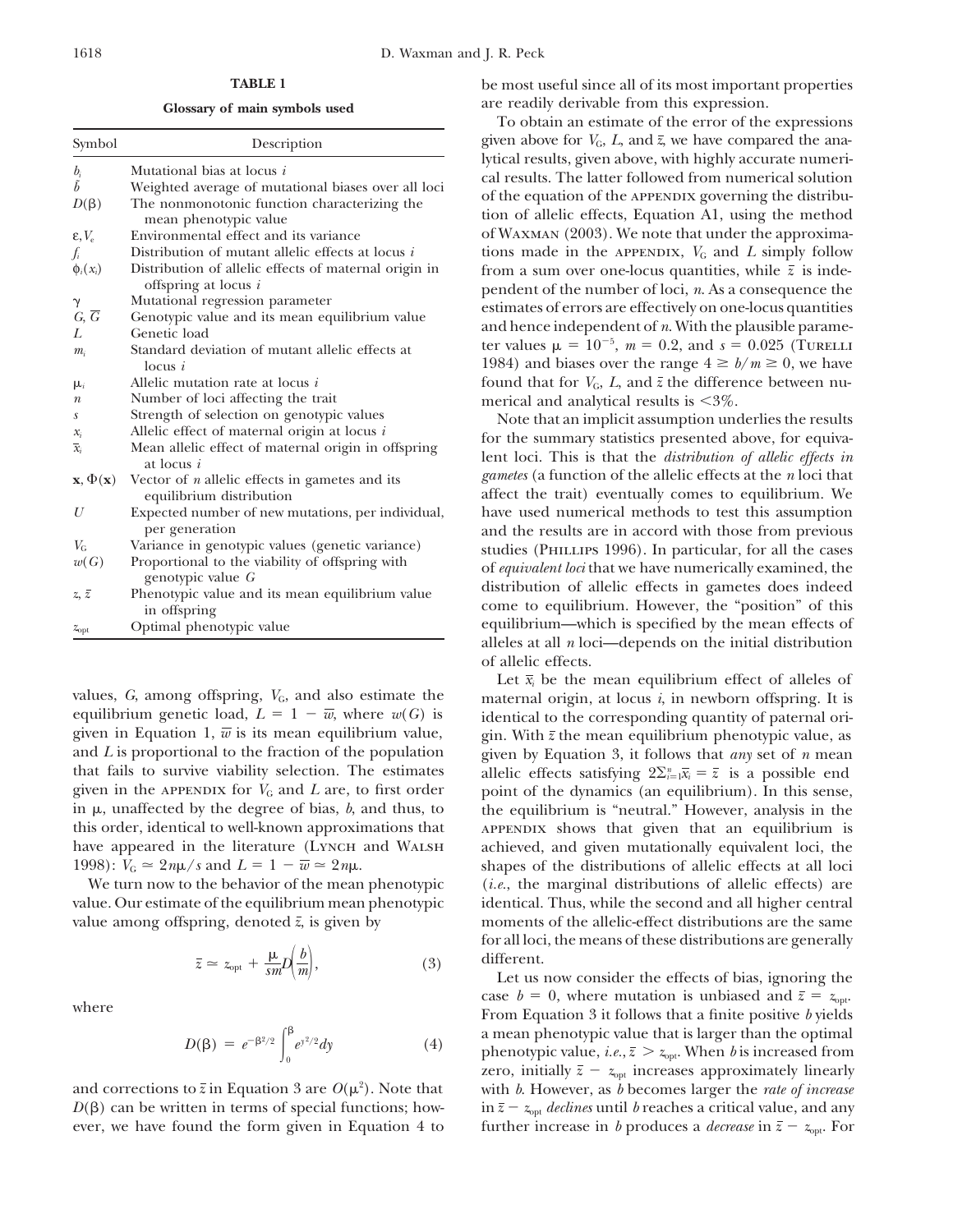

tence of a maximum of  $D(\beta)$  implies a definite limit to<br>the degree of deviation that biased mutation can cause<br>in the equilibrium mean phenotype among offspring,<br> $\overline{w} \approx 2n\mu$ . Furthermore, the mean phenotypic value, ranges specified previously, the absolute value of the maximum deviation, in terms of phenotypic standard deviations, is given by

$$
\frac{|\overline{z} - z_{\text{opt}}|_{\text{max}}}{\sqrt{1 + V_{\text{G}}}} \simeq 0.77 \frac{\mu}{sm} \frac{1}{\sqrt{1 + 2n\mu/s}}.\tag{5}
$$

ble absolute deviation of  $\bar{z}$  from the optimum, not surling the trait, while  $|\bar{z} - z_{\text{opt}}|_{\text{max}}$  is found to be indepen-<br>denote the case  $\gamma = 1$ . Analysis covering this case<br>dent of *n*. Thus increasing *n* decreases the effect of bias,<br>is contained in *Nonequivalent loci* dent of *n*. Thus increasing *n* decreases the effect of bias,

intriguing is the effect of the standard deviation of mutant effects, *m*. The maximum possible deviation of  $\bar{z}$ from  $z<sub>opt</sub>$  is highest when *m* is small. Furthermore, since  $D(b/m)$  reaches a maximum when  $b \approx 1.3m$ , we find that the maximum deviation from the optimum occurs when both the degree of bias and the standard deviation of mutant effects are small. This intuitively makes sense since when *m* and *b* are small, many mutant offspring born to parents with nearly optimal genotypes will also have nearly optimal genotypes. This allows for the survival of a large proportion of the mutants and for the accumulation of biased mutations over the course of many generations.

**Results for equivalent loci when**  $\gamma$  **< 1: When all the** FIGURE 1.—A plot, for mutationally equivalent loci, of the selected loci are equivalent, but  $\gamma < 1$ , the preceding deviation of the equilibrium mean phenotypic value,  $\overline{z}$ , from results are modified and analysis cove deviation of the equilibrium mean phenotypic value,  $\bar{z}$ , from<br>its optimal value,  $z_{\text{opt}}$ , as a function of mutational bias, b. The<br>latter is measured in units of the standard deviation of mutant<br>effects, m. The soli parameter  $\gamma = 1$  and is based on Equation 3. The dashed distribution of genotypes no longer simply comes to a curve is for  $\gamma = 0.2$ , *i.e.*, covered by the case  $\gamma < 1$ , and is neutral equilibrium. Instead, the distribution comes, based on Equation 6. The parameter values common to both after some time to a *unique and stable* e based on Equation 6. The parameter values common to both after some time, to a *unique and stable* equilibrium where curves are  $\mu = 10^{-5}$ ,  $m = 0.2$ ,  $s = 0.025$ ,  $n = 10$ , and  $z_{opt} = 3$ . mean allelic effects,  $\bar{x}_i$ , at all loci are uniquely determined. The equilibrium distribution is thus indepensufficiently large values of b, the value of  $\bar{z} - z_{opt}$  is, to<br>a good approximation, proportional to  $b^{-1}$ . An example<br>of the  $\bar{x}_i$  having identical values for all loci:  $\bar{x}_i = z_{opt}/(2n) + O(\mu)$ . A unique equilibrium ar a good approximation, proportional to  $b^{-1}$ . An example<br>of this sort of nonmonotonic behavior is given in Fig-<br>ure 1.<br>Results for  $b < 0$  closely parallel those for  $b > 0$  and<br>can be determined from the latter from the re

Note that the maximum value of the function  $D(\beta)$ ,<br>
of Equation 4, is given by  $D_{\text{max}} \approx 0.77$ , a value that is<br>
independent of all parameters. The maximum of  $D(\beta)$ <br>
occurs when  $\beta D(\beta) = 1$ , *i.e.*, when  $\beta \approx 1.31$ . T

$$
\bar{z} \simeq z_{\rm opt} + \frac{\mu}{sm} D\left(\frac{b - (1 - \gamma)z_{\rm opt}/(2n)}{m}\right),\tag{6}
$$

where  $D(\beta)$  is given in Equation 4. Thus, there is still a nonmonotonic dependence of  $\bar{z}$  upon the value of bias, *b*. However, when  $\gamma$  < 1, it is no longer the case that The above equation indicates that the maximum possi-<br> $[\bar{z}(-b)-z_{opt}] = -[-\bar{z}(b)-z_{opt}]$ . This is illustrated by the ble absolute deviation of  $\bar{z}$  from the optimum, not sur-<br>dashed curve in Figure 1.

prisingly, becomes larger when  $\mu$  is increased or *s* is **Results for nonequivalent loci for**  $\gamma = 1$ : We have, decreased, since both of these changes enhance the role of so far, confined ourselves to consideration of cases mutation relative to selection. The maximum deviation where all the mutational parameters ( $\mu_i$ ,  $m_i$ , and  $b_i$ ) are decreases as *n* increases because the equilibrium pheno- the same at all loci. Let us now relax this assumption typic variation increases with the number of loci control- by allowing variation among loci in the mutational pawhen measured in phenotypic standard deviations. More pix. In particular, it is shown in the appendix that in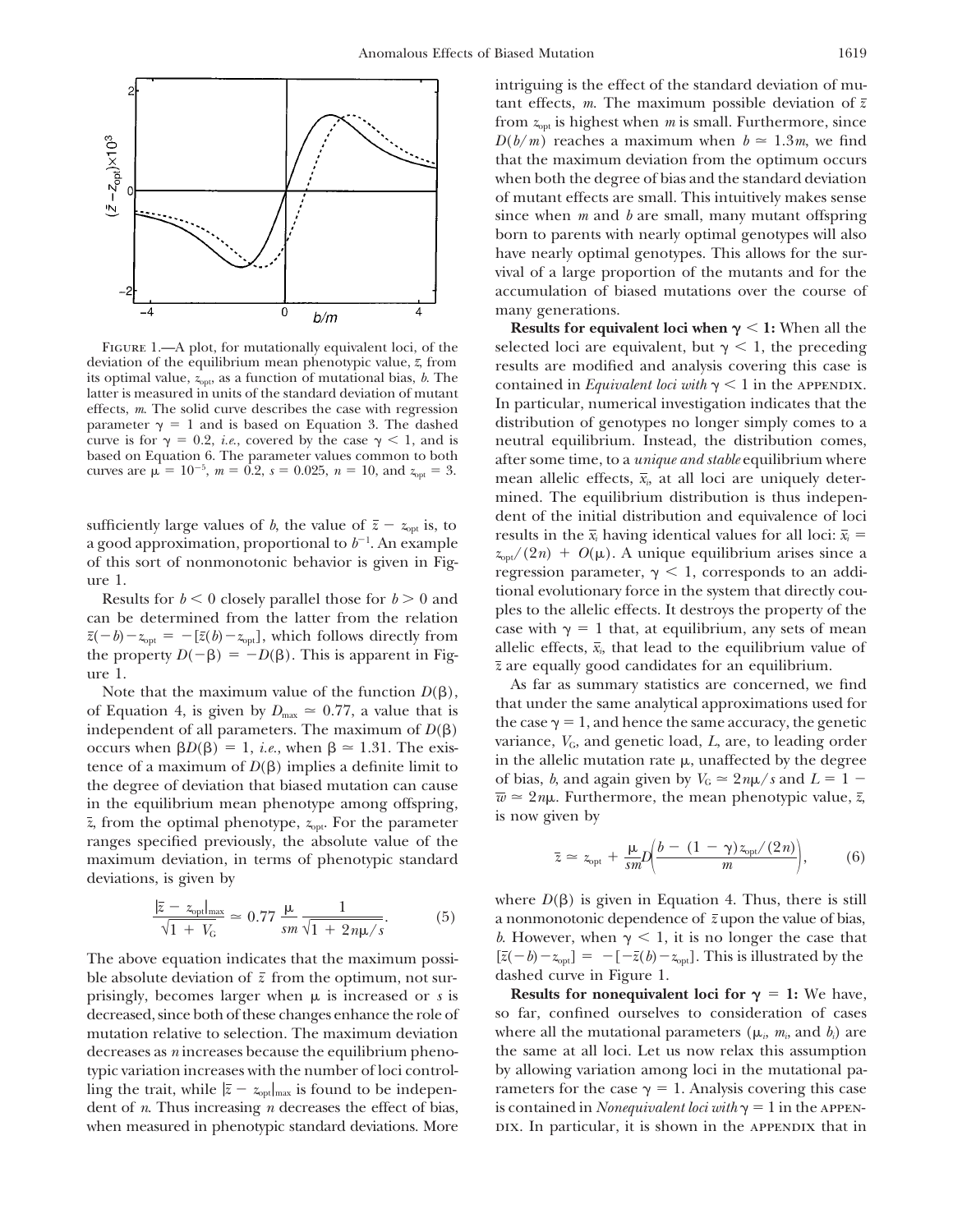

FIGURE 2.—A plot of the mean allelic effects,  $\bar{x}_i$  (solid  $\bar{z}$  is found to be  $\langle 1\% \rangle$ .<br>
curves), as a function of time, in generations. The case illus-<br>
trated is for four nonequivalent loci with  $\gamma = 1$ . The das curve shows the behavior of  $\bar{z}/8 = G/8 = \sum_{i=1}^{4} \bar{x}_i/4$ , where  $\bar{z}$ tions). This figure was produced using a continuous-time ap- $1.1] \times 10^{-5}$ ,  $[m_1, m_2, m_3, m_4] = [0.15, 0.24, 0.11, 0.13]$ , and  $[b_1, b_2, b_3, b_4] = [0.13, 0.02, 0.15, 0.10]$ . The initial distributions

this more general case, we have an intriguing result:<br>the assumption that allelic distributions at all loci come<br>to an equilibrium generally leads to a mathematically<br>inconsistent set of equations. Thus, in general, the po

the long-time behavior? Numerical investigation for *n* 1 mutationally nonequivalent loci shows the reason for<br>the inconsistency mentioned above. Nonequivalent loci<br>typically limited extent to which mutational bias<br>typically lead to a situation where the allelic distributions<br> ery locus there is a roughly linear change in the value of the mean allelic value,  $\bar{x}_i$ , with time. This appears to generally occur at a rate smaller than the mutation rate. This is caused by a continual turnover of alleles at every Then the dependence of  $\bar{z}$  on  $\tilde{b}$  is qualitatively similar locus, such that common alleles become rare and new to the nonmonotonic dependence of  $\bar{z}$  on *b* that was

in the absence of bias:  $V_G \simeq 2\Sigma_{i=1}^n \mu_i/s$  and  $L = 1 - \overline{w} \simeq$  have produced a number of sets of randomly generated

 $2\Sigma_{i=1}^n \mu_i$ . As an example, for the parameter values used in Figure 2 (see Figure 2 legend), the differences between the analytical predictions for  $V_G$  and  $L$  and the numerical results are  $\leq 4\%$ .

The result given in Equation 3 for the equilibrium mean phenotypic effect,  $\bar{z}$ , for equivalent loci with  $\gamma =$ 1 may be used to *estimate* the corresponding quantity when loci are not equivalent. The most straightforward procedure is to evaluate Equation 3 at the mean values of the mutational parameters  $\mu_i$ ,  $m_i$ , and  $b_i$ . As an illustration of this, we have compared the long-time value of *z* of Figure 2 (which is the outcome of numerical solution) with Equation 3, evaluated at the mean values of the mutational parameters used in Figure 2 (see Figure

**Results for nonequivalent loci when**  $\gamma$  **< 1:** What are curve shows the behavior of  $\bar{z}/8 = G/8 = \sum_{i=1}^{4} \bar{x}_i/4$ , where  $\bar{z}$  the consequences of genetic constraint ( $\gamma < 1$ ) when is the mean phenotypic value. While the mean allelic effects loci are nonequivalent? This que is the mean phenotypic value. While the mean allelic effects<br>exhibit continuous change over the timescale of  $10^6$  genera-<br>tions, the mean phenotypic value settles down to its asymptotic<br>value on a much shorter timescale proximation to the dynamical equations, which is highly accu-<br>  $\gamma < 1$ , the population comes to a unique and stable<br>
rate for the parameter values given below. For all loci, allelic<br>
equilibrium. Thus when  $\gamma < 1$  we do n rate for the parameter values given below. For all loci, allelic equilibrium. Thus when  $\gamma$  < 1 we do not see the perpet-<br>effects were discretized, with a splitting (separation of adjacent allelic effects) of 0.04, and o over. We note that under the same approximations used  $[b_1, b_2, b_3, b_4] = [0.13, 0.02, 0.15, 0.10]$ . The initial distributions in previous cases possessing an equilibrium, it is possible of allelic effect were taken to be independent Gaussians, with to analytically determine t of allelic effect were taken to be independent Gaussians, with to analytically determine that the genetic variance and different means and different variances.<br>genetic load are, to  $O(\mu)$ , unaffected by mutational bias, so  $V_G \simeq 2\Sigma_{i=1}^n \mu_i / s$  and  $L = 1 - \overline{w} \simeq 2\Sigma_{i=1}^n \mu_i$ . Further-

$$
\gamma = 1.
$$
\nGiven this lack of attainment of equilibrium, what is

\n
$$
|\bar{z} - z_{\text{opt}}| \leq 0.77 \text{ Min}_i \left( \frac{\mu_i}{s m_i} \right),\tag{7}
$$

$$
\tilde{b} = \frac{\sum_{i=1}^{n} \mu_i b_i}{\sum_{i=1}^{n} \mu_i}.
$$
\n(8)

mutations multiply and become more common (see found for equivalent loci with  $\gamma$  < 1; see Equation 6. Figure 2). The same considered *n* = 4 loci, with a same considered *n* = 4 loci, with a same considered *n* = 4 loci, with a Despite the turnover in alleles, when the inequalities substantial level of constraint, namely  $\gamma = 0.2$  and with given above in the first paragraph of RESULTS apply, the mutation rates,  $\mu_i$ , mutational standard deviations,  $m_i$ numerical studies indicate that the genetic variance and an optimal phenotypic value,  $z_{\text{opt}}$ , that are identical genetic load are reasonably close to the results that apply to those used in Figure 2 (see Figure 2 legend). We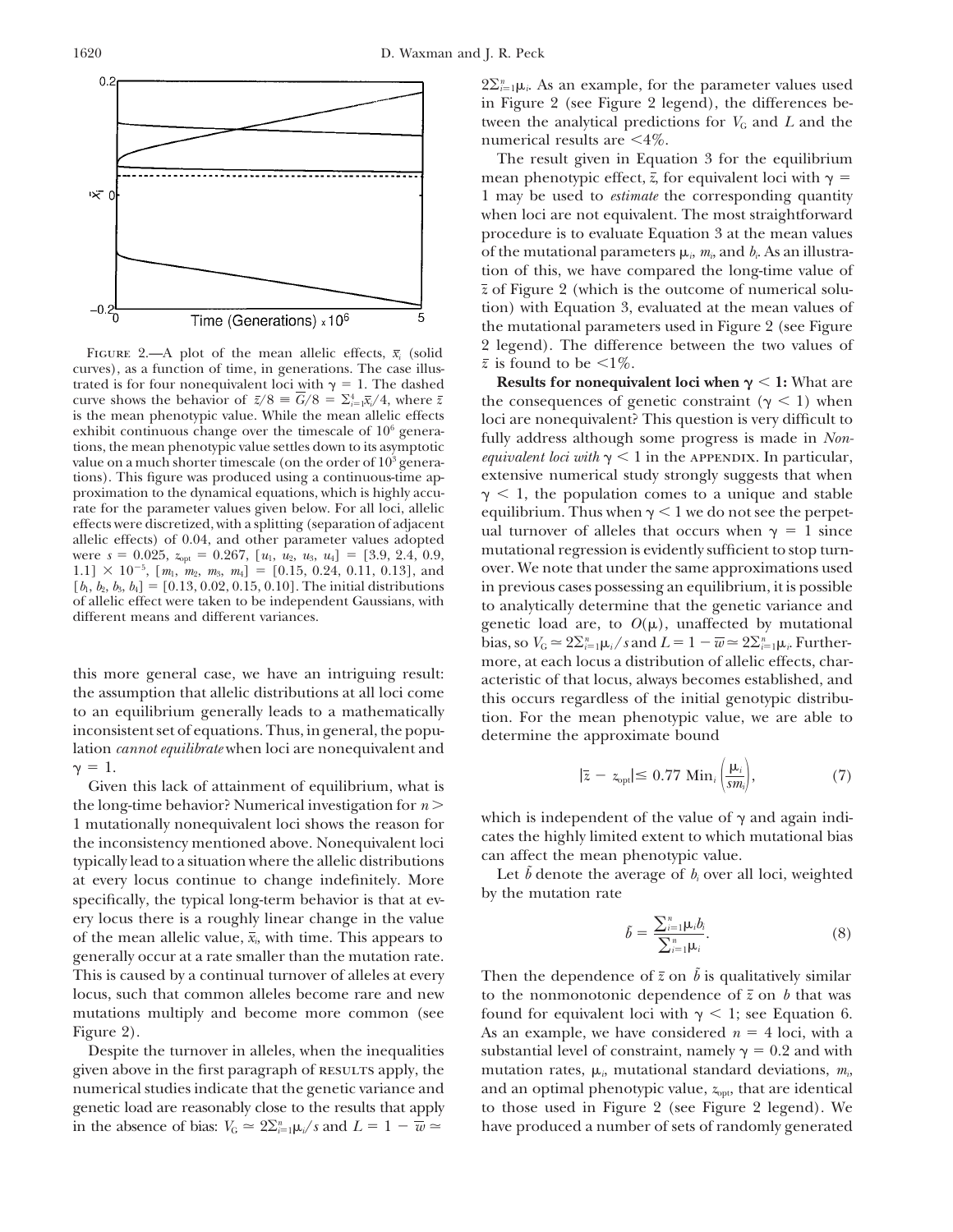

0.2 with mutation rates,  $\mu_{i}$  mutational standard deviations,  $m_{i}$ , and an optimal phenotypic value,  $z_{\text{opt}}$ , which are identical we calculate the value of  $\bar{b}/m$ , and this determines the height of each vertical bar. For comparison, the dashed curve is an estimate of  $z - z_{opt}$  motivated by the result for equivalent loci,<br>
Equation 6. In this equation, the values of  $\mu$  and *m* are taken as<br>
arithmetic means, across loci, of the corresponding mutational<br>
parameters. (YAMPOL

mutational biases,  $[b_1, b_2, b_3, b_4]$  and plotted the long- one of the assumptions of the model and considers the term values of *z*, in Figure 3, against the weighted aver- fate of mutations when the degree of bias is large at every age of bias,  $\tilde{b}$ . For comparison, we have also plotted an locus ( $|b_i|$  very large at all loci). The extreme degree of estimate of  $\bar{z}$  motivated by Equation 6: namely  $\bar{z} \approx z_{opt}$  bias leads to an equilibrium mean phenotype,  $\bar{z}$ , that is of  $\mu$  and  $m$  are taken as arithmetic mean values of the reason is very clear. Nearly every mutation causes such corresponding mutational parameters across loci. As is a large deviation from the optimum that it induces death evident from Figure 3, the form for*z* given for equivalent before maturation. Thus, only nonmutant offspring loci with  $\gamma$  < 1 (Equation 6) provides a useful estimate tend to survive, and so the adults have a mean phenotype of the results for loci that are genetically constrained that is very close to the optimum. When the values of

consequences of a biased-mutation process that affects a Our claim that mutational bias cannot cause a large trait that is undergoing stabilizing selection. Stabilizing deviation of  $\bar{z}$  from  $z_{\text{opt}}$  depends on our assumption selection tends to bring the mean phenotypic value that the standard deviation of the mutant allelic effects closer to the optimal phenotypic value  $(z_{opt})$ . However, at locus *i*, namely  $m_i$ , is not very small. This is embodied when mutation is biased, the new mutations arising during every generation tend to change the value of the  $\cdots$  a substantial value of  $m_i$  is consistent with much of the trait. The overall degree of bias in mutations (taking data on mutation, it should be recognized that veryall pertinent loci into account) can be characterized by small-effect mutations are hard to identify, and so cur- $\bar{b}$ , which is given in Equation 8 and is the weighted rent estimates of  $m_i$  may be much too large (Turelli average of the degree of bias at each locus, with the 1984; Lynch and Walsh 1998; Davis *et al*. 1999). If weighting determined by the mutation rate at each lo- many trait-affecting mutations have very small effects,

cus. If  $|\tilde{b}|$ , the absolute value of  $\tilde{b}$ , is large, then, on average, mutations tend to cause substantial directional changes in trait values. If  $|\vec{b}|$  is small, then the average effect of mutations on trait values is also small.

We have assumed that the values of the parameters that describe the mutation process are within bounds that are currently believed to be biologically realistic. We have also assumed that, at every locus, the degree of bias, |*bi*|, is not very large compared with the standard deviation of mutational effects, *mi*. Under these assumptions, phenotypic variance and mean fitness are almost unaffected by the value of  $\tilde{b}$ . On the other hand, the deviation of the mean phenotype from the optimum,  $|\bar{z} - z_{opt}|$ , is sensitive to the value of  $\bar{b}$ . This dependency FIGURE 3.—A plot, for mutationally nonequivalent loci, of turns out, however, to be nonmonotonic. While a small the deviation of the equilibrium mean phenotypic value,  $\bar{z}$ , amount of bias (*e.g.*,  $\tilde{b}$  slightly in excess of zero) tends from its optimal value,  $z_{\text{opt}}$  as a function of weighted mutation move the value of  $\$ trom its optimal value,  $z_{\text{opt}}$ , as a function of weighted muta-<br>to move the value of  $\bar{z}$  in the direction of the bias, a<br>tional bias,  $\bar{b}$  (Equation 8). The latter is measured in units of<br>the *mean* standard dev *m<sub>ii</sub>* and an optimal phenotypic value,  $z_{\text{opt}}$ , which are identical loci). Furthermore, for plausible parameter-value choices, to those used in Figure 2 (see Figure 2 legend). The vertical and for all models of mutati to those used in Figure 2 (see Figure 2 legend). The vertical<br>bars give the values of  $\bar{z} - z_{opt}$  for 31 different sets of randomly<br>selected mutational biases of common sign (each set contains<br>the values of  $b_1$ ,  $b_2$ , of each vertical bar. For comparison, the dashed curve is an mal phenotype, as assumed throughout this article. If estimate of  $\bar{z} - z_{\text{out}}$  motivated by the result for equivalent loci, multiple optima exist then a smal

The reason for the nonmonotonic response of  $\bar{z}$  to mutational bias is easiest to understand if one relaxes  $(\mu/(sm))D(b/m - (1 - \gamma)z_{\text{opt}}/(2nm))$ , where the values very close to  $z_{\text{opt}}$ , at least among adults. In this case, the and mutationally nonequivalent. The bias parameters are smaller, not every mutation induces fatality, and so mutant effects can accumulate each generation. Thus, the effect of mutational bias DISCUSSION upon the equilibrium mean phenotype is largest when In this study we have considered the evolutionary the degree of bias takes on an intermediate value.

in the assumption  $m_i^2 \ge \mu_i/s$ . While the assumption of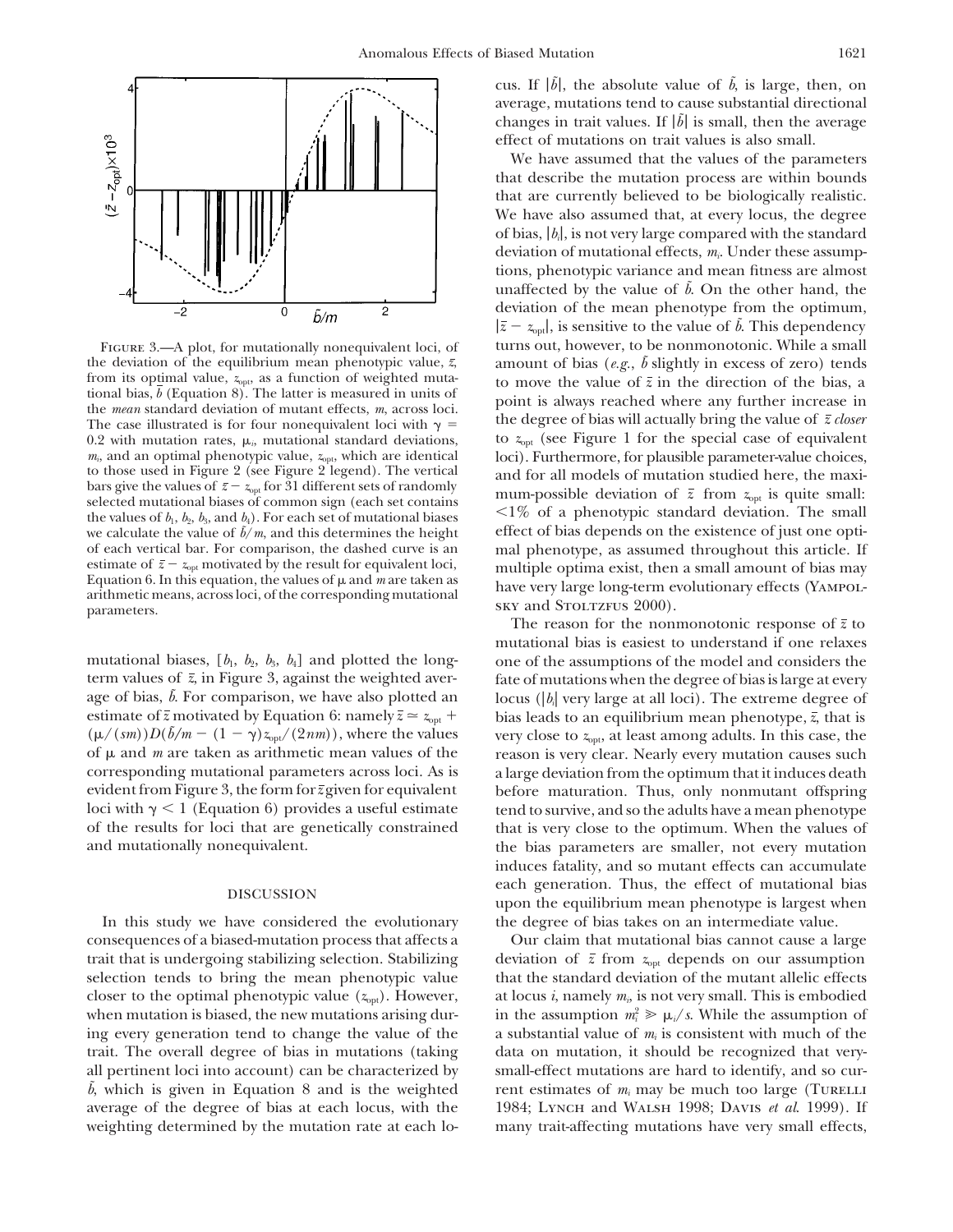allow. The implication of small  $m_i$  is that mutational bias may have a substantial effect on  $\bar{z}$  (see Equations 3, 6, selection coefficient that is induced because  $\bar{G} - z_{opt} \neq$ and 7, but recall that these results have been derived 0, namely  $2s \times V_G \times (\overline{G} - z_{opt})$ , and the mutational

applies to very large (effectively infinite) populations. It is possible that the long-term impact of mutational merically verified) finding that moderate mutational bias upon phenotype is greatly enhanced when popula- bias causes negligible change in the genetic variance tion size is small. This is because of the action of genetic indicates that the mean phenotypic value at equilibdrift. In a finite population mutations have dynamics rium,  $\bar{z}$ , no longer behaves nonmonotonically as the that are similar to those of strictly neutral alleles if their degree of bias is increased. Thus, ignoring skew leads effect on fitness is small in comparison to the reciprocal to incorrect results. The behavior of the skew of the of the effective population size (Crow and Kimura distributions of allelic effects is also strongly implicated 1970). Thus, if the population size is sufficiently small in the continuous change in allelic effects exhibited and selection is sufficiently weak, then biased mutation when there are nonequivalent loci with  $\gamma = 1$ . Thus, may be able to move the mean phenotype a considerable some of the more intriguing behavior produced by the distance from  $z_{\text{opt}}$  before selection becomes sufficiently model depends on the skew in allelic distributions that strong to stop it. Furthermore, it seems possible that is induced by mutational bias. this enhanced effect of biased mutation will be seen Of course, a model that leads to ever-increasing (or even if the population is very large, but is broken into ever-decreasing) allelic effects is obviously not biologismall subpopulations, which are weakly connected by cally reasonable. There must be some constraint on the mutation. **effect** that alleles, at any given locus, can have on a trait.

cally assumed that the mutation process is not affected variety of cases (Santiago *et al*. 1992; Lyman *et al*. 1996; by any kind of genetic constraint. This means, for exam- Mackay 1996; Keightley and Ohnishi 1998), and it ple, that the probability that a mutation will increase seems very unlikely that perfectly unbiased mutation is the effect of an allele upon a trait is independent of a common phenomenon. These considerations lead to the premutation effect of the allele (this is the  $\gamma = 1$  case the conclusion that reasonable models of mutation for of our model). Our results show that, when mutation is quantitative trait loci *must* include some form of genetic biased, a lack of genetic constraint typically (*i.e.*, with constraint. The only reason that unconstrained mutanonequivalent loci) leads to the evolution of ever-more- tion models, such as Crow and Kimura's (1964) classic extreme allelic values at every locus that affects the trait. model, have been used in previous studies, without This is so even if the degree of bias is very small and even much difficulty, is that these studies either have made if mutation is biased at only one locus, with mutations the biologically unlikely assumption of strictly unbiased at all other loci being unbiased. The reasons for this mutation or have not addressed the inconsistency of continuous change in allelic effects lie within the nonlin- assuming an equilibrium (this inconsistency of equilibear mathematics describing the problem. However, we rium is addressed in the APPENDIX). with  $\gamma = 1$ , the neutral equilibria acquire dynamical constraint is characterized by the parameter  $\gamma$ . If  $\gamma =$ 

various results can be obtained by considering the de- of Kingman 1978).

then the  $m_i$  may be much smaller than current estimates value of  $\bar{z} - z_{opt} \equiv \bar{G} - z_{opt}$  is the outcome of a dynamical allow. The implication of small  $m_i$  is that mutational bias balance between a term proportional to assuming the  $m_i$  are not small). input into the mean phenotypic effect per generation, Another point to keep in mind is that our analysis  $2\Sigma_{i=1}^n \mu_i b_i$ . Thus, under the neglect of skew,  $G-z_{\text{opt}}$  is given by  $\sum_{i=1}^{n} \mu_i b_i/(sV_G)$ . Combining this with our (nu-

In the past, models of quantitative genetics have typi- Furthermore, biased mutation is known to occur in a

note that the neutral equilibria, described in *Equivalent* In this study, we incorporated a simple model of ge*loci with*  $\gamma = 1$  in results, lie at the heart of the phenom- netic constraint that was suggested, in the absence of enon. It is evidently the case that for nonequivalent loci bias, by Zeng and Cockerham (1993). The degree of behavior at the level of the alleles, which themselves are  $\frac{1}{1}$ , then there is no constraint, while  $\gamma$  slightly  $\leq 1$  means not directly under selection but which underlie the trait. that genetic effects can become quite extreme before However, there is no manifestation of this dynamical genetic constraint has much effect on the distribution behavior at the level of the trait—which is directly under of mutants. If  $\gamma = 0$ , then the degree of constraint is selection. The maximal and parental allelic values have no effect on  $maximal$ , and parental allelic values have no effect on Further insight into the processes responsible for the mutant allelic values (this is the house-of-cards model

tails of the analysis, as presented in the appendix. We We found that, whenever  $\gamma$  < 1, allelic effects tend note, however, that biased mutation generally induces to come to an equilibrium. The equilibrium distribution skew into the distributions of allelic effects, with each of allelic effects at each locus appears to be independent distribution generally asymmetric about its mean. One of initial conditions. However, if the degree of constraint exercise that is particularly instructive is to try to simplify is not very large ( $\gamma$  slightly <1), then, at equilibrium, the analysis, for the case  $\gamma = 1$ , by ignoring skew in the when there are more than one nonequivalent loci, the distributions of allelic effects that become established allelic effects at each locus tend, generally, to be rather at long times. With the neglect of skew, the equilibrium extreme. This is because extreme effects at one locus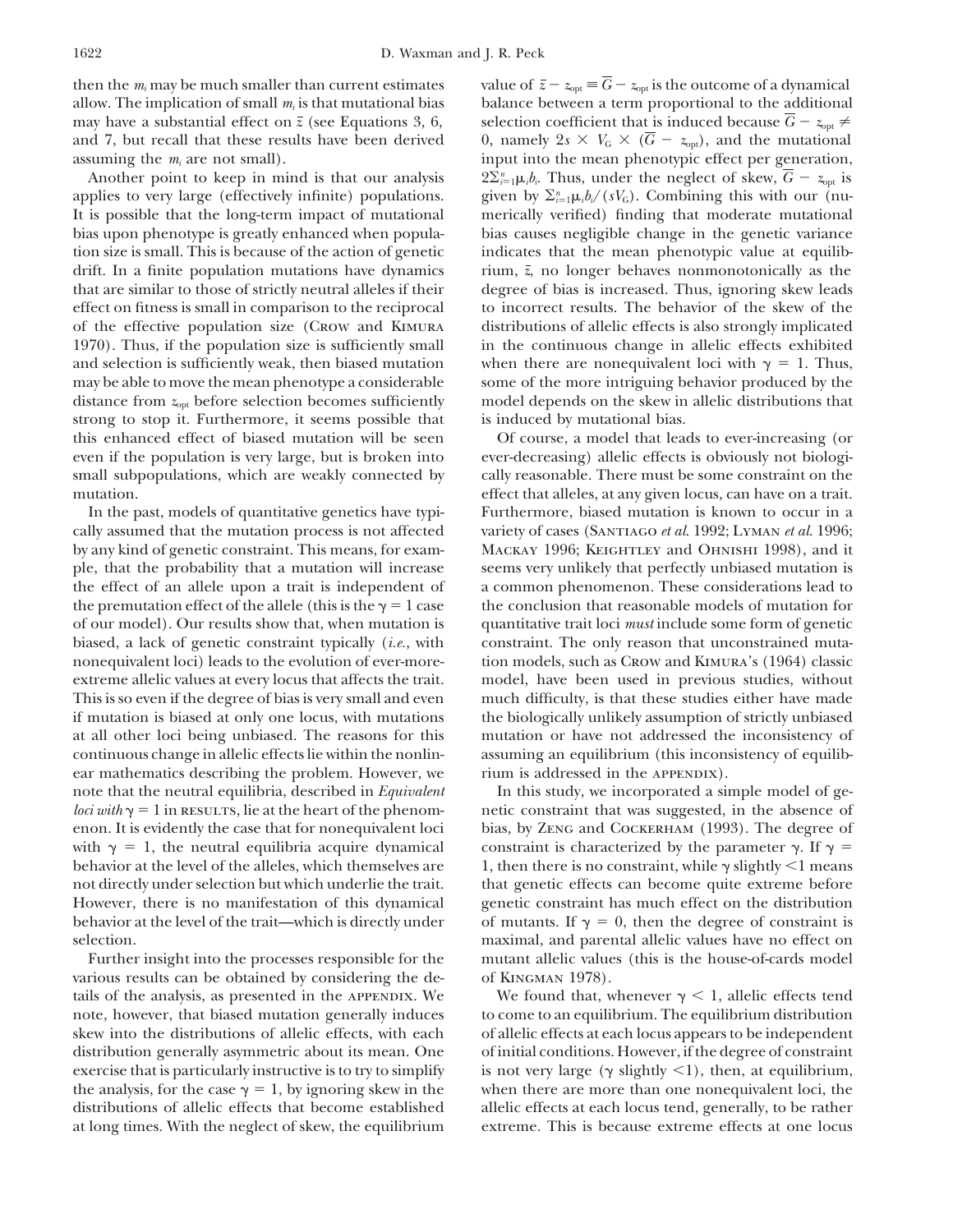tend to be compensated by extreme, but opposing, ef-<br>fects at other loci. Despite this, the equilibrium values<br>of the mean phenotype and the genetic variance are,<br>of the mean phenotype and the genetic variance are,<br> $\frac{31:$ of the mean phenotype and the genetic variance are, Crow, J. F., 1979 Minor typically, not much affected by mutational bias. 92 (Suppl.): 165–172.

typically, not much affected by mutational bias.<br>
The results raise some intriguing possibilities in the<br>
realm of molecular evolution. When mutations are con-<br>
strained ( $\gamma$  < 1) the equilibrium distributions of allelic strained  $(\gamma < 1)$  the equilibrium distributions of allelic Crow, J. F., and M. KIMURA, 1970 *A* offects at the priori depend on the parameters *ics Theory*. Burgess, Minneapolis. effects, at the various loci, depend on the parameters<br>of the model. These parameters can, quite plausibly,<br>change over time. For example, a change in temperation of sterility factors in *Drosophila pseudoobscura* hybrids. change over time. For example, a change in tempera-<br>ture might affect mutation rate (GPOCAN et al. 9001) DAVIS, E. K., A. D. PETERS and P. D. KEIGHTLEY, 1999 High freture might affect mutation rate (GROGAN *et al.* 2001)<br>and/or the optimal value of the phenotype. We have and ans. Science 285: 1748–1751.<br>undertaken very preliminary studies, and these have ans. Science 285: 1748–1751.<br>G shown that with  $\gamma < 1$ , small changes in the parameters<br>that govern selection or mutation may cause very large<br>changes in the distribution of alleles at two or more of<br>changes in the distribution of alleles at two or mor changes in the distribution of alleles at two or more of under harsh conditions: analysis of spontaneous mutation in the  $n$  locit hat control the trait. This effect is most thermoacidophilic archaeon Sulfolobus acidocald the *n* loci that control the trait. This effect is most<br>Natl. Acad. Sci. USA 98: 7928-7933.

dramatic when γ is close to unity.<br>
Because changes at the two loci compensate each<br>
other, even very large changes in mean allelic effects<br>
MASA, Y., and A. POMIANKOWSKI, 1991 The evolution of costly mate<br>
preferences. 2 other, even very large changes in mean allelic effects KEIGHTLEY, P. D., 1996 Nature of deleterious mutation load in Dro- $\frac{1}{2}$  Sophila. Genetics 144: 1993–1999. are virtually invisible at the phenotypic level. However,<br>the large changes in mean allelic effects imply that a<br>great deal of molecular evolution has occurred at all<br>great some mutation rates for nine quantitative charact great deal of molecular evolution has occurred at all *nogaster*. Genetics 148: 753–766.<br>Loci involved This molecular evolution can take a long KIMURA, M., 1965 A stochastic model concerning the maintenance loci involved. This molecular evolution can take a long<br>time, as the time-to-equilibration seems to roughly scale<br>sci. USA 54: 731-736. as  $\mu^{-1}$ , which is as one would expect. Thus, if the perallele mutation rate is on the order of  $10^{-5}$ , then, after selection and mutation. J. Appl. Prob. **15:** 1–12. a small environmental change, it may take many thou-<br>sands of generations for loci to undergo large mutually<br>LANDE, R. 1975 The maintenance of genetic variacompensatory changes before approaching equilib-<br>  $\frac{1}{100}$  in a polygenic character with linked loci. Genet. Res. 26: 221–236.<br>
LYMAN, R. F., F. LAWRENCE, S. V. NUZHDIN and T. F. C. MACKAY, rium. We intend to explore these phenomena further<br>in future studies. We also intend to explore the possible<br>in future studies. We also intend to explore the possible<br>and viability in *Drosophila melanogaster*. Genetics 14 implications of this sort of "quasi-neutral" genetic Lynch, M., and B. WALSH, 1998 *Genetics and Analysis of Quantitative*<br> *Change* for speciation in a model of the sort studied by *Traits*. Sinauer, Sunderland, MA. change for speciation in a model of the sort studied by *Traits*. Sinauer, Sunderland, MA.<br>
MACKAY, T. F. C., 1996 The nature of quantitative genetic-variation<br>
MACKAY, T. F. C., 1996 The nature of quantitative genetic-var

To sum up, it seems that biased mutation may hold<br>in the section of the phenomena that MULLER, H. J., 1939 Reversibility in evolution considered from the the key to understanding some of the phenomena that MULLER, H. J., 1939 Reversibility in evolution considered from the standpoint of genetics. Biol. Rev. Camb. Philos. Soc. 14: 261–280. fascinate evolutionary biologists today. In a single large standpoint of generics. Biol. Kev. Camb. Fillos. Soc. 14: 201-200.<br>
population, biased mutation seems to have little effect pp. 185-268 in *The New Systematics*, e on phenotypes, but it might have a substantial long-<br>
Larendon Press, Oxford.<br>
PHILLIPS, P. C., 1996 Maintenance of polygenic variation via a migra-<br>
Larendon PHILLIPS, P. C., 1996 Maintenance of polygenic variation via a term impact on molecular evolution. In a subdivided<br>population biased mutation has the potential to magnify<br> $1334-1339$ . small environmental differences between the habitats POMIANKOWSKI, A., Y. IWASA and S. NEE, 1991 The evolution of of different subpopulations, and so it might lead to costly mate preferences. 1. Fisher and biased mutation. Evolution appearing and to melantical helperisman explorions of me speciation and to related behavioral mechanisms of re-<br>productive isolation. In the light of this, it would not FANJUL, 1992 The distribution of spontaneous mutations on be surprising if further investigations implicate biased quantitative traits and fitness in *Drosophila melanogaster*. Genetics mutation as a prime mover of evolution in additional **132:** 771–781.<br>TURELLI, M., 1984 Heritable genetic variation via mutation-selec-

It is a pleasure to thank Nick Barton and John Welch for some Popul. Biol. 25: 138–193.<br>
very helpful discussions. We also thank two anonymous reviewers for sumer selection. Theor. Popul. Biol. 38: 1–57.<br>
suggestions that

Clarendon Press, Oxford. 73–83.

- 
- 
- 
- 
- 
- 
- GARCIA-DORADO, A., and J. M. MARIN, 1998 Minimum distance esti-<br>mation of mutational parameters for quantitative traits. Biomet-
- 
- 
- 
- 
- 
- KINGMAN, J. F. C., 1978 A simple model for the balance between
- 
- LANDE, R., 1975 The maintenance of genetic variability by mutation
- 
- 
- 
- 
- 
- 
- 
- 
- areas that have not been anticipated here. the contract tion-balance: Lerch's zeta meets the abdominal bristle. Theor.
	-
	- 245.
	- Waxman, D., 2003 Numerical and exact solutions for continuum of alleles models. J. Math. Biol. **46:** 225–240. LITERATURE CITED
- YAMPOLSKY, L. Y., and A. STOLTZFUS, 2000 Bias in the introduction Bulmer, M., 1980 *The Mathematical Theory of Quantitative Genetics*. of variation as an orienting factor in evolution. Evol. Dev. **3:**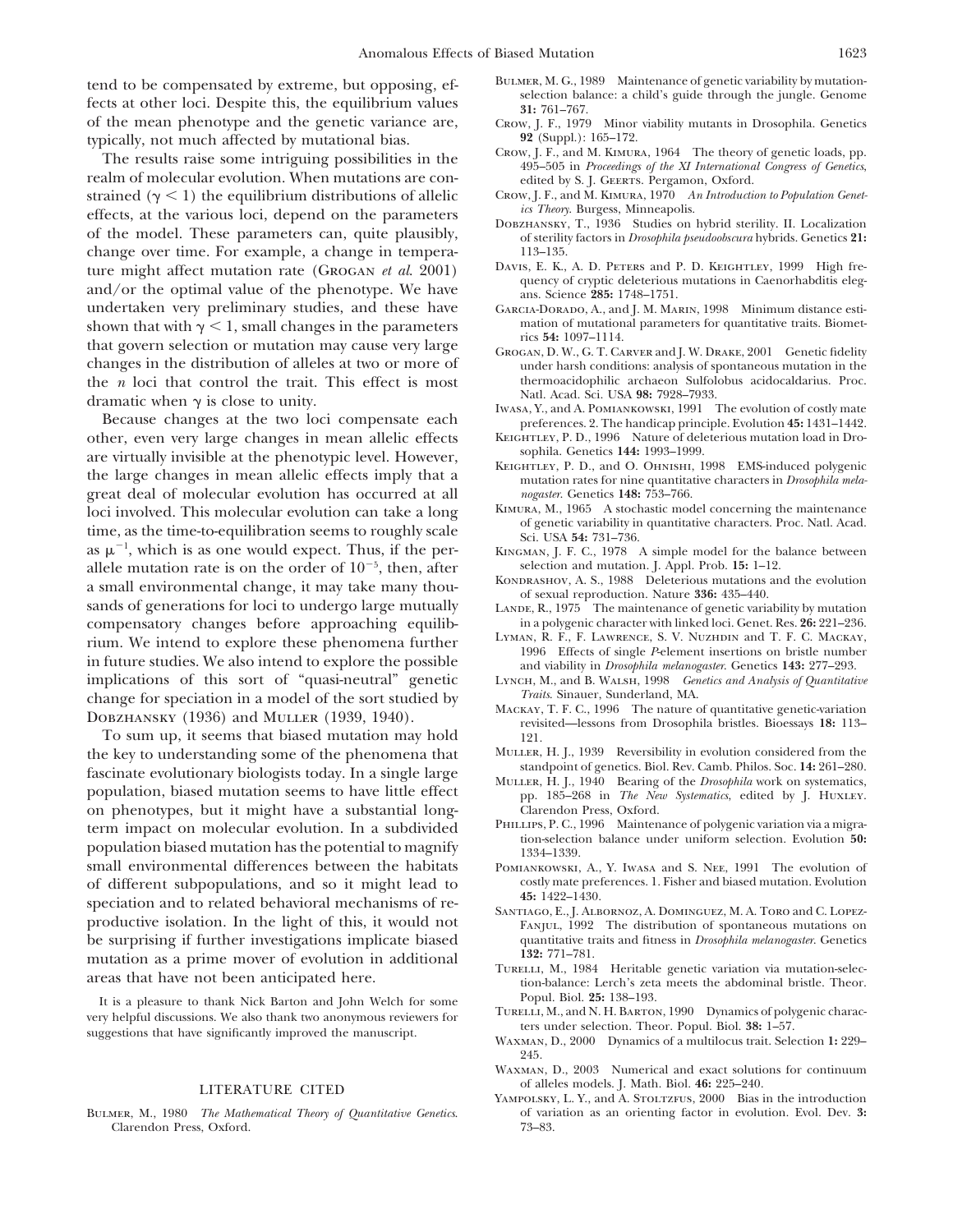enough to satisfy  $sm_i^2 \leq 0.05$ , then there is not a substan-haploid equation reads tial difference between results calculated from a  $G$   $(x_i + \overline{G} - z_{\text{opt}} - \overline{x}_i)^2 - \overline{(x_i + \overline{G} - z_{\text{opt}} - \overline{x}_i)^2} \phi_i(x_i)$ approximation. In particular, we have considered the *typical magnitude* of the quartic term that is omitted in a quadratic approximation to a Gaussian *w*(*G*). We estimate that summary statistics, such as the mean pheno- Here an overbar denotes an average of the respective differ by  $\leq$ 10% between the results calculated from a Gaussian  $w(G)$  and its quadratic approximation. quantity  $G - \bar{x}_i$  appearing in Equation A1 represents a

the classic treatments by making the approximation of except one of the alleles at locus *i*. The quantity  $\mu_i$  is global linkage equilibrium (TURELLI and BARTON 1990). *i* the allelic mutation rate of locus *i* and  $f_i(x_i - \gamma u -$ This holds to good accuracy when selection is weak in *bi*) is the distribution of mutant allelic effects given in the sense  $sV_G \leq 1$  where  $V_G$  is the genetic variance (BULMER Equation 2 of the main text. 1989). We have numerically investigated the validity of Equation A1 coincides, in form, with the equilibrium the approximation of linkage equilibrium by numerical equations of Kimura (1965). It has the same general iteration of the full dynamical equations of a two-locus form as Equation 20 of Bulmer (1989) and Equation model with 17 discrete-effect alleles at each locus and 2.11 of TURELLI (1984), when the latter is specialized thus in excess of  $4 \times 10^4$  different possible genotypes. to a quadratic fitness function, and terms of order  $\mu_i \times$ This model is a direct discretization of the biased contin- (selection coefficient) are neglected because allelic muuum-of-alleles model of mutation at the center of this tation rates are small and selection is weak. work. We adopted typical parameter values for the simu- We can write Equation A1 in the useful form lations ( $\mu_{1,2} \sim 10^{-5}$ ,  $m_{1,2} \sim 0.2$ ,  $s = 0.025$ ,  $b_{1,2} \le m_{1,2}$ ,  $\gamma \le m_{1,2}$ 0.9) and iterated the full dynamical equation for  $>10^6$ generations. The levels of linkage disequilibria observed, as measured by the correlation  $\overline{x_1 x_2} - \overline{x_1} \overline{x_2}$ , were  $\langle 10^{-3} \text{ of the allelic variances, } \overline{(x_i - \overline{x_i})^2} \rangle$ , at either locus where  $\alpha_i^2 = \mu_i / s - (x_i + G - z_{\text{opt}} - \overline{x_i})^2$ . Noting that  $\langle 10^{-3}$  of the allelic variances,  $\overline{(x_i - \overline{x_i})^2}$ , at either locus in either the presence or the absence of bias. This is in  $f_i(x) \leq f_i(0)$  it follows, from Equation A2 and normalizaaccordance with what we should theoretically expect: the level of linkage disequilibrium generated by selec- areas of  $\alpha_i$  compared with  $m_i$ , that lies at the heart of tion between any two unlinked loci depends on the the house-of-cards approximation (Turelli 1984). The product of the variances of allelic effects of the two loci house-of-cards approximation applies when the strength (see, *e.g.*, Equation 32 of Waxman 2000). Under the of selection acting on allelic effects at any locus is much house-of-cards approximation (see below), allelic vari- stronger than the effects of mutation at the locus, *i.e.*, ance changes *negligibly* due to mutational bias, and hence the level of pairwise linkage equilibrium changes When this condition applies, the variance of mutant negligibly due to mutational bias. Thus the estimates in allelic effects is large compared with the equilibrium the literature for the very low levels of linkage disequilib- variance of allelic effects. Thus the allelic effect of a

tion that the distribution of allelic effects in gametes the house-of-cards mutational *model* of KINGMAN (1978),

ZENG, Z-B., and C. C. COCKERHAM, 1993 Mutation models and quan-<br>titative genetic variation. Genetics 133: 729–736.<br> $\Phi(\mathbf{x})$ . Numerical results are in accordance with this, Communicating editor: M. W. FELDMAN *except* in the case of nonequivalent loci with  $\gamma = 1$  and for this case we provide, below, a nonequilibrium analysis.

The approximation of global linkage equilibrium (BuL-<br>APPENDIX  $\frac{1000 \text{ T}}{4000 \text{ A}} = 1000 \text{ A}$ MER 1989; TURELLI and BARTON 1990) leads to  $\Phi(\mathbf{x})$ , Here we provide the theoretical background to the *being given by*  $\Phi(\mathbf{x}) = \prod_{j=1}^{n} \phi_j(x_j)$ . Here  $\phi_j(x_j)$  is the equiresults presented in the main body of the article. We librium distribution of allelic effects of maternal origin adopt the convention that unless specified to the con- at locus *j* in offspring (it is identical to the distribution trary, all integrals range from  $-\infty$  to  $\infty$ . of allelic effects of paternal origin at the same locus) In the model (of which a full description is given in and is a nonnegative and normalized function:  $\phi_j(x_j) \geq$ the main text), viability of individuals of genotypic value  $0, \int \phi_i(x) dx = 1$ . The distribution  $\phi_i(x_i)$  obeys an effective *G*, namely  $w(G)$ , has been taken as a quadratic function one-locus haploid equation that arises by integrating of G rather than as alternatives such as a Gaussian func- the equilibrium equation for  $\Phi(\mathbf{x})$  over allelic effects tion. Nevertheless, if the strength of selection is small of all loci, with the exception locus *i*. The effective

$$
s\bigg[(x_i + \overline{G} - z_{\text{opt}} - \overline{x}_i)^2 - \overline{(x_i + \overline{G} - z_{\text{opt}} - \overline{x}_i)^2}\bigg]\phi_i(x_i) + \mu_i\phi_i(x_i) - \mu_i\bigg[f_i(x_i - \gamma u - b_i)\phi_i(u)\,du = 0. \quad \text{(A1)}
$$

typic value, the genetic variance, and the genetic load, quantity over the distribution in zygotes, for example,  $G = 2\sum_{i=1}^{n} \int x_i \Phi(\mathbf{x}) d^n x = 2\sum_{i=1}^{n} \int x_i \phi_i(x_i) dx_i = 2\sum_{i=1}^{n} \int x_i^2 \phi_i(x_i) dx_i$ In all of the analysis of this work, we have followed *genetic background* contribution that arises from all alleles

$$
\phi_i(x_i) = \frac{\mu_i}{s} \frac{\int f_i(x_i - \gamma u - b_i) \phi_i(u) du}{(x_i + \overline{G} - z_{\text{opt}} - \overline{x}_i)^2 + \alpha_i^2}, \quad (A2)
$$

tion of  $\phi_i(x_i)$ , that  $\alpha_i \leq \sqrt{\pi/2} \times \mu_i/(m_i s)$ . It is the smallwhen  $\mu_i/(sm_i^2) \ll 1$  (which is equivalent to  $\alpha_i \ll m_i$ ). ria remain equally valid in the presence of bias. mutant is virtually unrelated to the parental allelic ef-Let us proceed with the analysis, under the assump-<br>fect, and this is very similar to the exact behavior of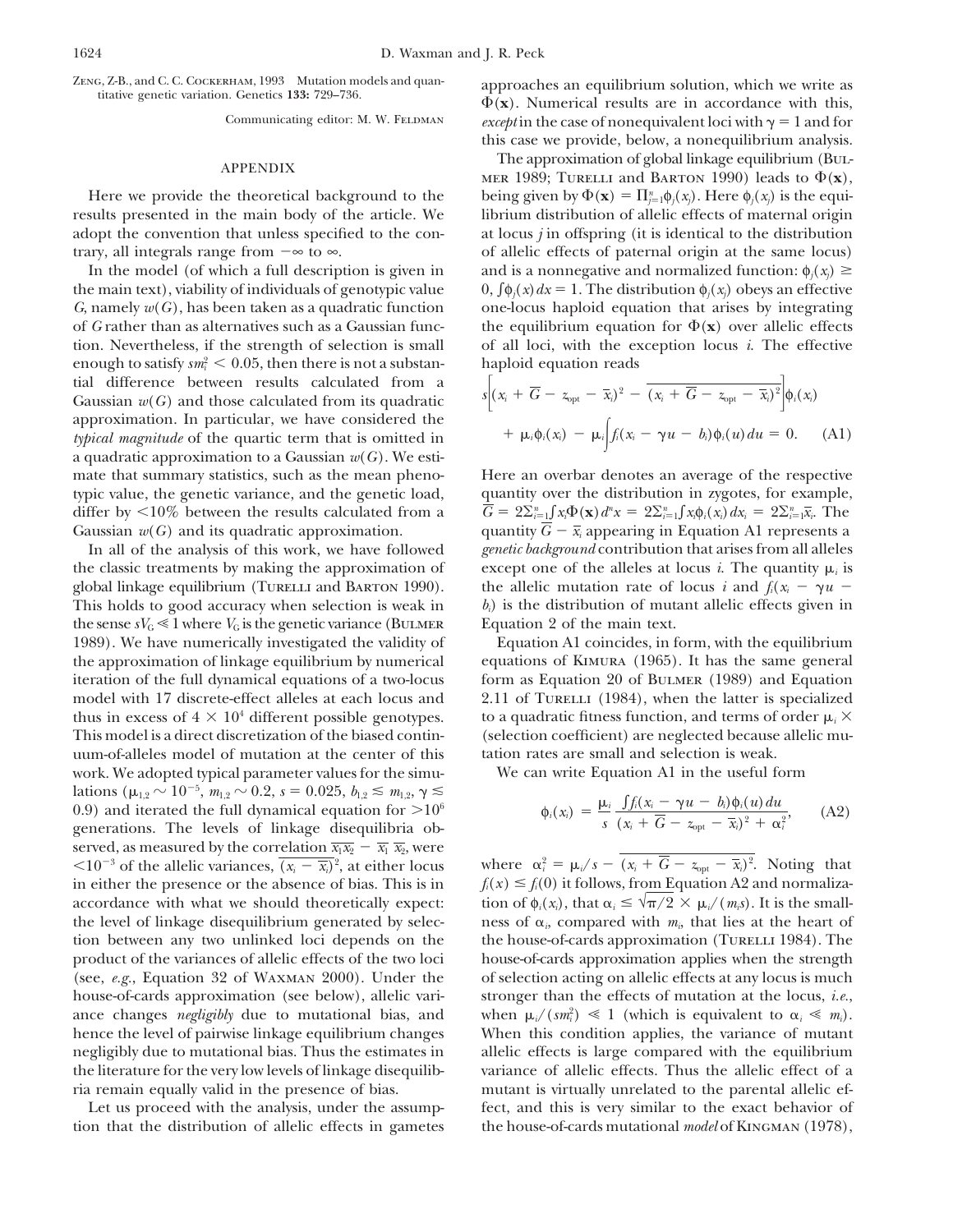under consideration, we implement the house-of-cards label, *i*, and unchanged from its unbiased ( $b = 0$ ) value. approximation by replacing  $\int f(x_i - \gamma u - b_i) \phi_i(u) du$  in As a consequence, the genetic variance and genetic load Equation A2 by  $f(x_i - \gamma \bar{x}_i - b_i)$ , leading to *are*, to leading order in  $\mu$ , unchanged from their unbi-

$$
\phi_i(x_i) \simeq \frac{\mu_i}{s} \frac{f_i(x_i - \gamma \overline{x}_i - b_i)}{(x_i + \overline{G} - z_{\text{opt}} - \overline{x}_i)^2 + \alpha_i^2}, \qquad (A3)
$$

$$
\phi_i(x_i) \simeq \frac{\mu}{s} \frac{f(x_i - \bar{x}_i - b)}{(x_i + \overline{G} - z_{\text{opt}} - \overline{x}_i)^2 + \alpha^2}
$$
 (A4)

loci). We proceed by multiplying Equation A4 by  $(x_i + \gamma = 1$ , we find  $\overline{G}$  –  $z_{opt}$  –  $\overline{x}_i$ ) and integrating over all  $x_i$ . Using the substitution  $y = x_i + \overline{G} - z_{opt} - \overline{x}_i$  leads to  $\overline{G} - z_{opt} \approx$  $(\mu/s) \int y(y^2 + \alpha^2)^{-1} f(y - \overline{G} + z_{opt} - b) dy$ . Combining the integral with the integral with  $y \to -y$  yields (A7)

$$
\overline{G} - z_{\text{opt}} \simeq \frac{\mu}{2s} \int \frac{y}{y^2 + \alpha^2} \left[ f(y - \overline{G} + z_{\text{opt}} - b) - f(y + \overline{G} - z_{\text{opt}} + b) \right] dy. \tag{A5}
$$

In this form, we make two additional, but well-controlled Note that for equivalent loci but with  $\gamma < 1$ , the  $\bar{x}_i$ approximations that lead to errors in  $\overline{G}$  –  $z_{opt}$  of  $O(\mu^2)$ . approximations that lead to errors in  $G - z_{opt}$  of  $O(\mu^2)$ .<br>
The first approximation is to neglect  $\alpha^2$  within the inte-<br>
gral. The rationale is that when  $|y| \gg \alpha$ , the presence<br>
of  $\alpha$  is irrelevant. Furthermore, whe results in an error of  $O(\mu \alpha) = O(\mu^2)$ . Thus neglect of results in an error of  $O(\mu\alpha) = O(\mu\beta)$ . Thus hegiect of<br>  $\alpha^2$  is well justified in Equation A5. The second approximation<br>
and hence neglecting  $\overline{G} - z_{opt}$  is, by Equation A5,  $O(\mu)$ <br>
and hence neglecting  $\overline{G} - z_{opt}$ 

$$
\frac{1}{2}\int \frac{f(y-b) - f(y+b)}{y} dy = \frac{1}{m}D\left(\frac{b}{m}\right), \quad (A6)
$$

where  $D(\beta)$  is given by Equation 4 of the main text. In *form*  $\phi_i(x_i) \approx (\mu_i/s) f_i(x_i - \gamma \overline{x}_i - b_i) [(x_i + \overline{G} - z_{opt} - b_i)^2]$ this way we arrive at Equation 3 of the main text.

A4 by  $(x_i + \overline{G} - z_{opt} - \overline{x}_i)^2$ , integrating over all  $x_i$ , and *ing order in*  $\mu$ , the allelic variance at any locus,  $(x_i - \bar{x}_i)^2$ ,

hence the name of the approximation. In the problem is given by  $\overline{(x_i - \overline{x}_i)^2} \approx \mu/s$ , *i.e.*, independent of locus ased values:  $V_G \approx 2n\mu/s$  and  $L = 1 - \overline{w} \approx 2n\mu$ .

Note that in the above calculations, the mean allelic effects,  $\bar{x}_i$ , do not appear in the final results and as a and the requirement of normalization determines the<br>value of  $\alpha_i$ <br>we now investigate Equation A3 for some particular<br>cases.<br>**Equivalent loci with**  $\gamma = 1$ **:** Consider the case where<br>**Equivalent loci with**  $\gamma = 1$ **:** Consider

mutationally equivalent, the approximate distribution  $\phi_i(x_i)$ , following from (A3), takes the form  $\phi_i(x_i) \approx (\mu/\mu)$  $s) f(x_i - \gamma \overline{x}_i - b)$  [ $(x_i + \overline{G} - z_{opt} - \overline{x}_i)^2 + \alpha^2$ ]<sup>-1</sup>. Following (we omit the subscript  $i$ , on  $\alpha$ , in the case of equivalent closely the analysis for the case of equivalent loci with

$$
\overline{G} - z_{\text{opt}} \simeq \frac{\mu}{2s} \int \frac{f(y + (1 - \gamma)\overline{x}_i - b) - f(y - (1 - \gamma)\overline{x}_i + b)}{y} dy
$$
\n(A7)

and a variance in allelic effects of  $\overline{(x_i - \overline{x}_i)^2} = \mu/s$  +  $O(\mu^2)$ . Thus genetic variance and genetic load are, to leading order in  $\mu$ , unchanged from their unbiased

Equation A7 holds for  $i = 1, 2, \ldots, n$  and it is

the mean phenotypic value,  $\bar{z}$ , which coincides with the  $O(\mu^2)$  in  $\bar{G} - z_{opt}$  and using Equation 4 we obtain Equamean genotypic value, *G*, is given by  $\overline{z} - z_{\text{opt}} \approx \mu(2s)^{-1}$  (b)  $\mu$  m  $\sigma$   $\infty$   $\mu$  and along Equation 4 we obtain Equa- $\int y^{-1} [\int (y - b) - f(y + b)] dy$ . Manipulations of this the main text with the "regression correction"  $b \rightarrow b$  -<br>integral show  $(1 - \gamma)z_{\text{opt}}/(2n)$ .

**Nonequivalent loci with**  $\gamma$  **< 1:** In the case where  $\gamma$  < 1, and loci are *not* mutationally equivalent, the approximate distribution  $\phi_i(x_i)$ , following from (A3), takes the  $^{2}_{i}$ ]<sup>-1</sup>. Proceeding as previously, we find numeri-An additional result follows by multiplying Equation cally that the  $\bar{x}$  are not indeterminate and making the same approximations as previously, we find  $(x_i - \bar{x}_i)^2$  =  $\mu_i/s + O(\mu^2)$  so  $V_G \approx 2\sum_{i=1}^n \mu_i/s$ ,  $L = 1 - \overline{w} \approx 2\sum_{i=1}^n v_i$ neglecting  $\alpha^2$ , as justified above. This shows that, *to lead-*  $\mu_i/s + O(\mu^2)$  so  $V_G \simeq 2\Sigma_{i=1}^n \mu_i/s$ ,  $L = 1 - \overline{w} \simeq 2\Sigma_{i=1}^n \mu_i$ , and